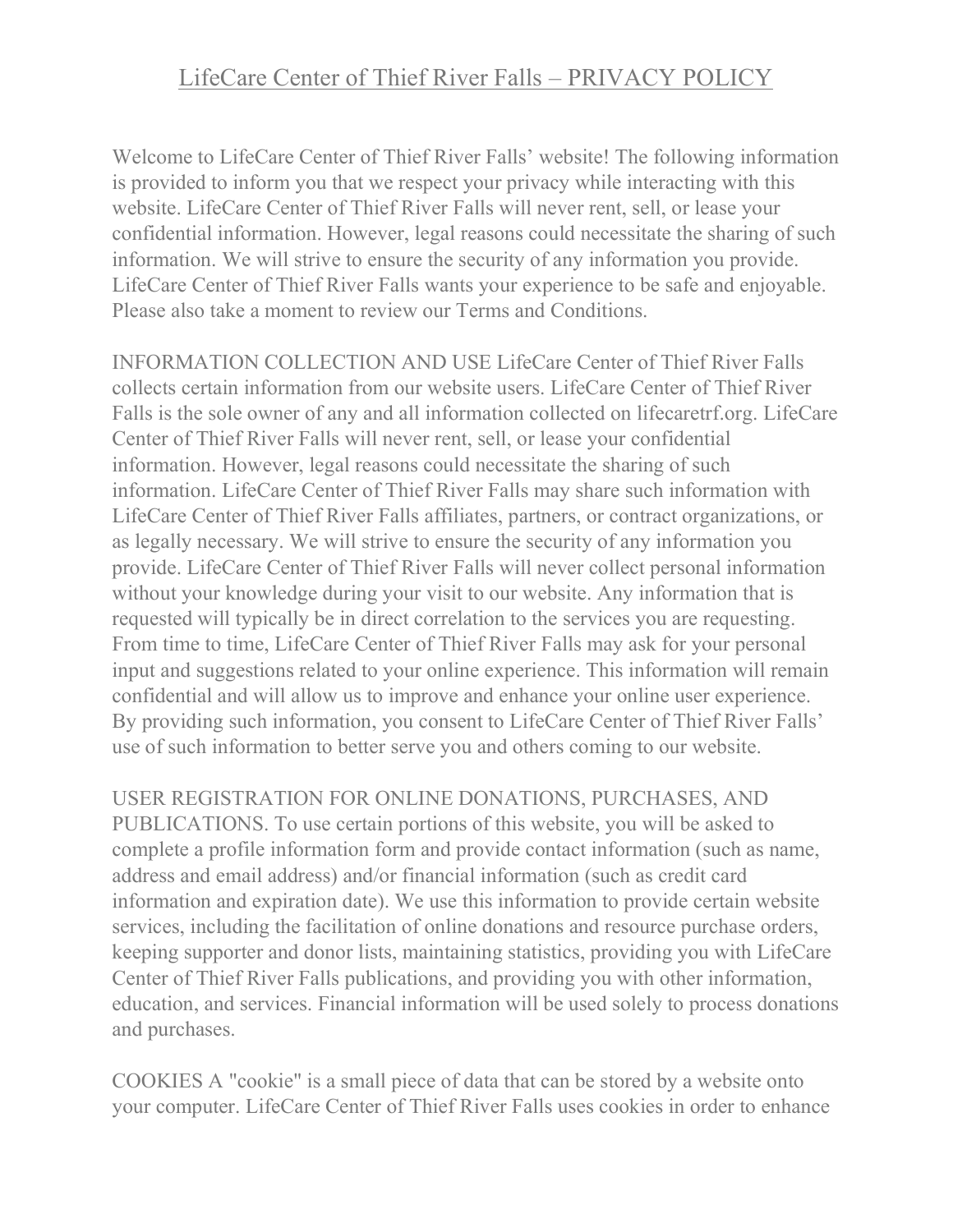your online user experience, facilitate donations, and facilitate online purchases. LifeCare Center of Thief River Falls uses both session cookies and persistent cookies. A persistent cookie is stored on your hard drive for an extended period of time. You can remove persistent cookies by following Internet browser help file directions. Your browser may recognize when a cookie has been sent to your system and will give you an opportunity to allow or refuse it. LifeCare Center of Thief River Falls' website uses cookies for interaction with our online bookstore and the creation and use of personal website accounts. These cookies are used to identify you as a registered user and to allow you to access your site information, subscribe to publications, and submit donations, purchases, and other such transactions. We do not use cookies to track your activities on our website.

LOG FILES LifeCare Center of Thief River Falls uses log files. Log files are commonly used by most standard websites. Our log files are used to enhance your website experience, administer the website, and maintain statistics on website use.

COMMUNICATION FROM LifeCare Center of Thief River Falls. If you submit a user registration, LifeCare Center of Thief River Falls may occasionally send you information on resources, services, news, and other issues. If you register to receive a LifeCare Center of Thief River Falls publication, we will ask for your contact information to send you that publication. We respect your privacy and you may request for any such communication to be discontinued by deactivating your personal information. Please see the "correcting, deleting and deactivating personal information" section.

THIRD PARTIES ASSISTANCE FOR USER PURCHASES AND DONATIONS LifeCare Center of Thief River Falls may, at its discretion, use third parties, including credit card processing companies and other businesses, to assist in processing and shipping resource orders and in facilitating online donations. LifeCare Center of Thief River Falls may also use third parties to assist in providing website services. Any third party used in this manner does not have the authority to share, sell, rent, lease or use your personal information for any secondary purposes.

LINKS From time to time, LifeCare Center of Thief River Falls may provide links to other websites maintained by individuals or organizations outside of LifeCare Center of Thief River Falls. LifeCare Center of Thief River Falls is not responsible for the privacy practices of such other sites. You are encouraged to read the privacy policy of such websites prior to providing personal information. These links are not an endorsement of these external websites or the values or opinions expressed therein. Should you visit these external websites, you will then be under the terms of service and privacy policy maintained by the sites/owners.